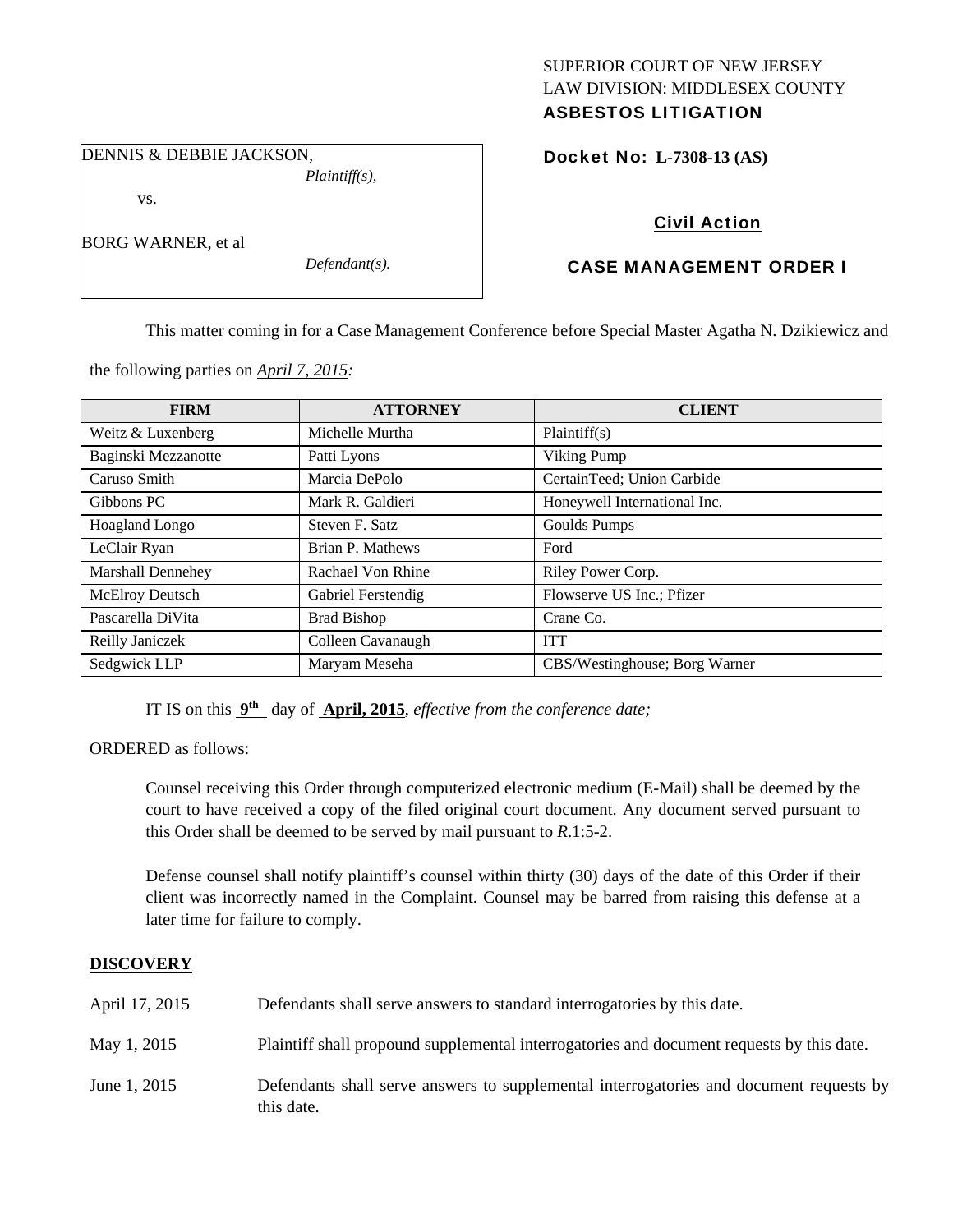| May 1, 2015     | Defendants shall propound supplemental interrogatories and document requests by this<br>date.                                                                                                               |
|-----------------|-------------------------------------------------------------------------------------------------------------------------------------------------------------------------------------------------------------|
| June 1, 2015    | Plaintiff shall serve answers to supplemental interrogatories and document requests by this<br>date.                                                                                                        |
| August 31, 2015 | Fact discovery, including depositions, shall be completed by this date. Plaintiff's counsel<br>shall contact the Special Master within one week of this deadline if all fact discovery is not<br>completed. |
| August 31, 2015 | Depositions of corporate representatives shall be completed by this date.                                                                                                                                   |

## **EARLY SETTLEMENT**

September 11, 2015 Settlement demands shall be served on all counsel and the Special Master by this date.

## **SUMMARY JUDGMENT MOTION PRACTICE**

- September 25, 2015 Summary judgment motions shall be filed no later than this date.
- October 23, 2015 Last return date for summary judgment motions.

## **MEDICAL DEFENSE**

- September 25, 2015 Plaintiff shall serve medical expert reports by this date.
- September 25, 2015 Plaintiff is to arrange for the transfer of pathology specimens and x-rays, if any, by this date.
- November 25, 2015 Defendants shall identify its medical experts and serve medical reports, if any, by this date. **In addition, defendants shall notify plaintiff's counsel (as well as all counsel of record) of a joinder in an expert medical defense by this date.**

### **LIABILITY EXPERT REPORTS**

- September 25, 2015 Plaintiff shall identify its liability experts and serve liability expert reports or a certified expert statement by this date or waive any opportunity to rely on liability expert testimony.
- November 25, 2015 Defendants shall identify its liability experts and serve liability expert reports, if any, by this date or waive any opportunity to rely on liability expert testimony.

### **ECONOMIST EXPERT REPORTS**

- September 25, 2015 Plaintiff shall identify its expert economists and serve expert economist report(s), if any, by this date or waive any opportunity to rely on economic expert testimony.
- November 25, 2015 Defendants shall identify its expert economists and serve expert economist report(s), if any, by this date or waive any opportunity to rely on economic expert testimony.

\_\_\_\_\_\_\_\_\_\_\_\_\_\_\_\_\_\_\_\_\_\_\_\_\_\_\_\_\_\_\_\_\_\_\_\_\_\_\_\_\_\_\_\_\_\_\_\_\_\_\_\_\_\_\_\_\_\_\_\_\_\_\_\_\_\_\_\_\_\_\_\_\_\_\_\_\_\_\_\_\_\_\_\_\_\_\_\_\_\_\_\_\_\_\_\_\_\_\_\_\_\_\_\_\_\_\_\_\_\_